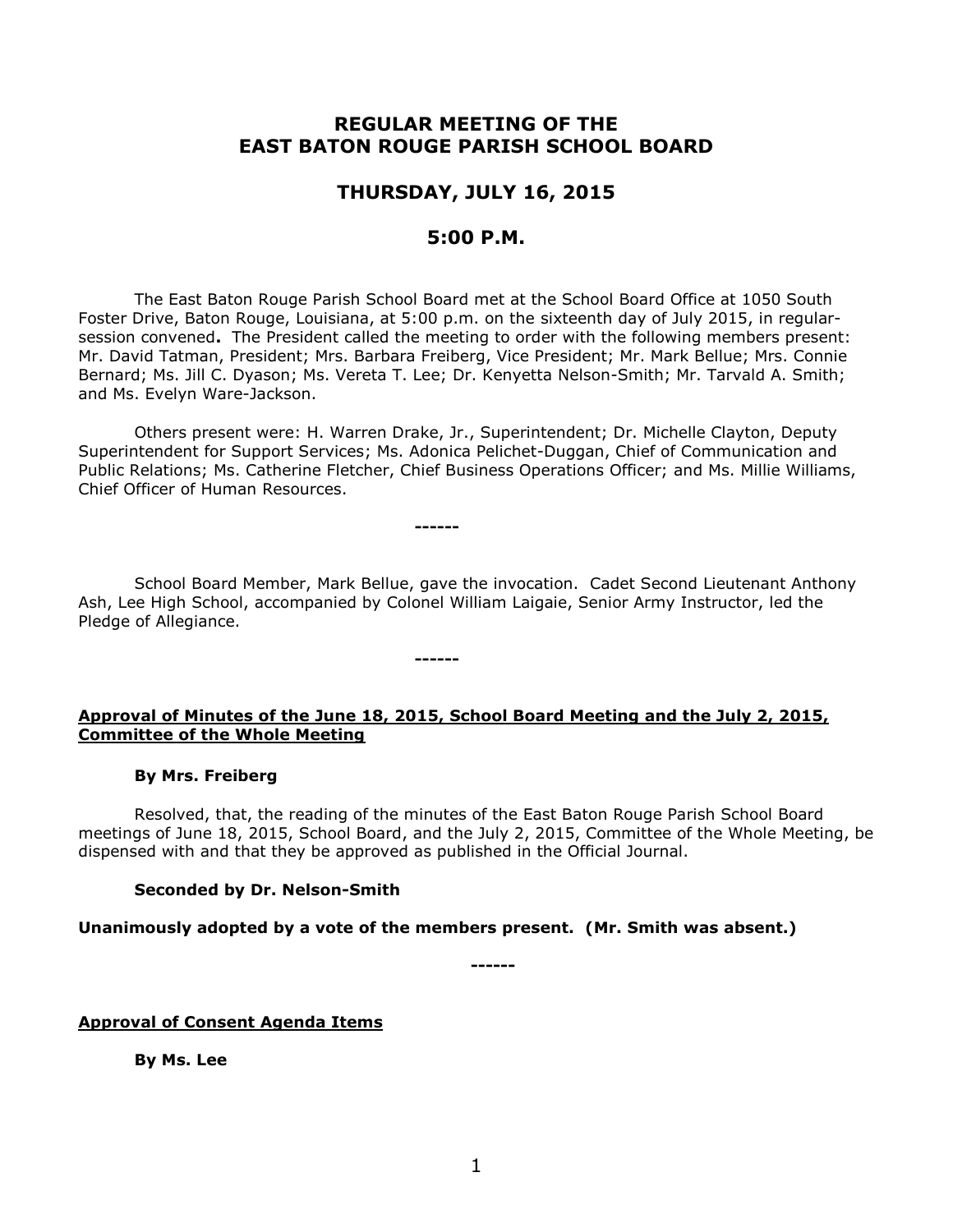Resolved, that, the East Baton Rouge Parish School Board does hereby approve the Consent Agenda items.

# **Seconded by Dr. Nelson-Smith**

**Unanimously adopted by a vote of all the members.**

**------**

# *The following items were approved as part of the Consent Agenda:*

**------**

# **Items approved by the Committee of the Whole for recommendation to the Board:**

Approval to grant a sales and use tax exemption for custom computer software pursuant to the provisions of LSA-R.S. 47:305.52. This would include the two percent (2%) portion of the school system tax with approval from the Oversight Committee, if necessary.

Approval of a professional services contract between the East Baton Rouge Parish School Board and Manners of the Heart in the amount of \$352,852.00 less the donated amount of \$50,000.00 for a new total of \$302,852.00 to implement the program at 15 schools and provide training to teachers. (Funding Source: General Fund and Donations)

Approval for renewal of a professional services contract between the East Baton Rouge Parish School Board and the Douglas Manship, Sr., Theater Complex Holding, Inc., (Manship Theatre) in the amount of \$80,000.00 to provide arts experiences for students and teachers. (Funding Source: General Fund)

Approval for renewal of a professional services contract between the East Baton Rouge Parish School Board and the Arts Council of Greater Baton Rouge in the amount of \$70,000.00 to implement arts training for teachers and arts integration experiences for students. (Funding Source: General Fund)

Approval for renewal of a professional services contract between the East Baton Rouge Parish School Board and the Arts Council of Greater Baton Rouge in the amount of \$20,450.00 to implement the School Readiness Through the Arts program. (Funding Source: Magnet Funds)

Approval of a professional services contract between the East Baton Rouge Parish School Board and Kids' Orchestra, Inc., in the amount of \$10,000.00 to implement an after-school program for elementary-age students. (Funding Source: General Fund)

Approval and/or renewal of the following items *In Globo*: (a) professional services contract between the East Baton Rouge Parish School Board and Dr. Kashunda L. Williams, Sundry Behavioral Services, in an amount not to exceed \$30,000.00 to provide applied behavior analysis training to ESS personnel; (b) extern agreement between the East Baton Rouge Parish School Board and Louisiana State University in an amount not to exceed \$114, 240.00 to provide school psychological externs to assist Pupil Appraisal Services with testing of students; (c) professional services contract between the East Baton Rouge Parish School Board and Sherilyn Macaluso in an amount not to exceed \$31,000.00 to provide interpreting services to eligible students with disabilities; (d) professional services contract between the East Baton Rouge Parish School Board and Chase Healthcare in an amount not to exceed \$48,500.00 to provide nursing services to eligible students with disabilities; (e) professional services contract between the East Baton Rouge Parish School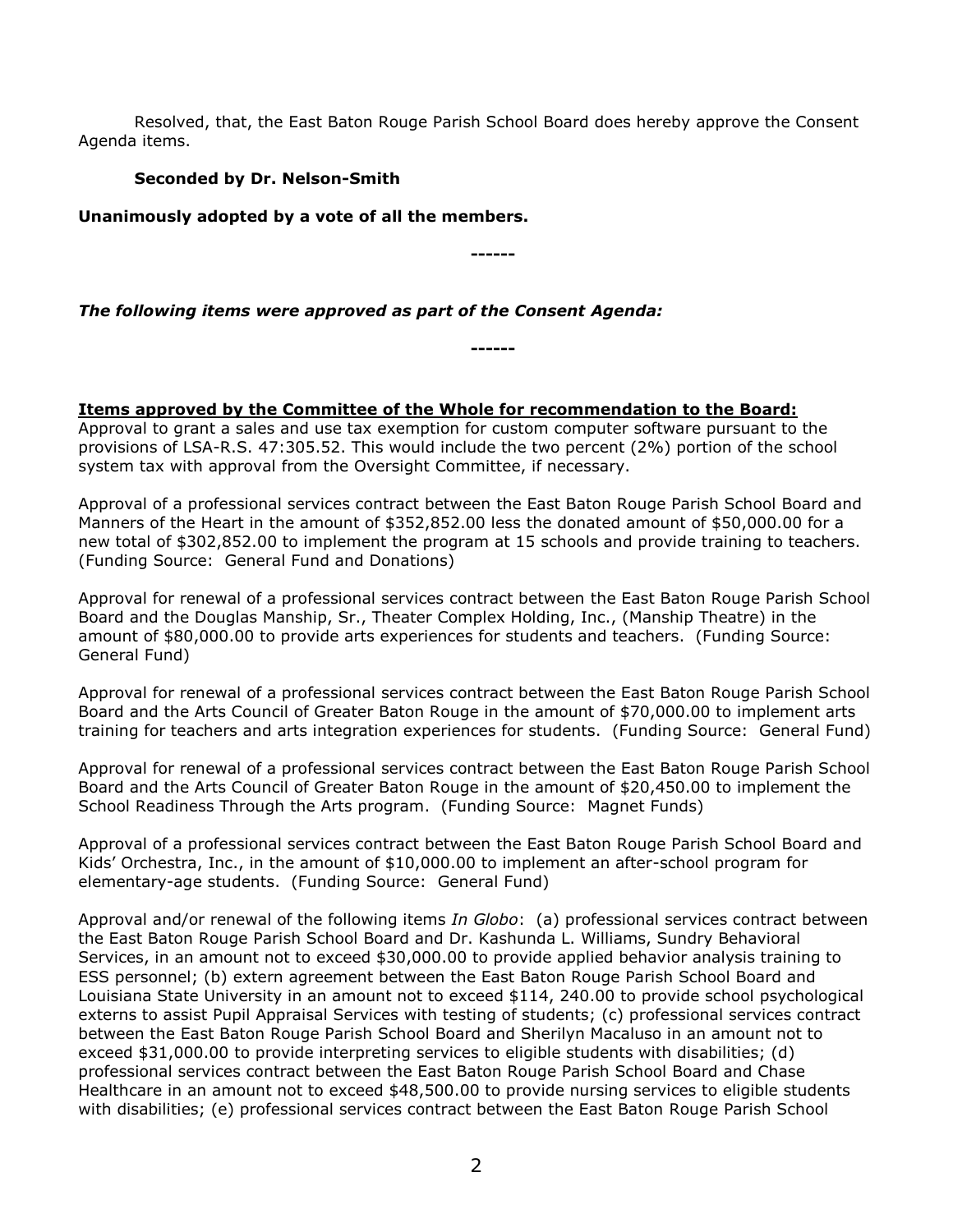Board and Healing Hands Home Health in an amount not to exceed \$210,000.00 to provide nursing services to eligible students with disabilities; (f) professional services contract between the East Baton Rouge Parish School Board and Prestige Home Care in an amount not to exceed \$54,000.00 to provide nursing services to eligible students with disabilities; (g) professional services contract between the East Baton Rouge Parish School Board and Pediatric Services of America, Inc., in an amount not to exceed \$305,000.00 to provide nursing services to eligible students with disabilities; and (h) professional services contract between the East Baton Rouge Parish School Board and Deaf Resources Center in an amount not to exceed \$80,000.00 to provide interpreter services to eligible students with disabilities. (Funding Source: IDEA – Part B)

Approval of the Louisiana Compliance Questionnaire as required for the 2014-2015 financial audit of the East Baton Rouge Parish School System.

Approval of the following budgets *In Globo*: (a) Revised 2014-2015 and Proposed 2015-2016 Pre-K – Tuition Fund Budget; (b) Revised 2014-2015 and Proposed 2015-2016 Exceptional Student Services (ESS) - Extended School Year (ESYS) Budgets; (c) Revised 2014-2015 and Proposed 2015- 2016 Exceptional Student Services (ESS) - State Personnel Development Grant (SPDG) Budgets; (d) Revised 2014-2015 Exceptional Student Services (ESS) - Positive Behavior Interventions and Support Program (PBIS) Budget; (e) Revised 2014-2015 Exceptional Student Services (ESS) – High Cost Services Round 1; (f) Revised 2014-2015 Exceptional Student Services (ESS) – High Cost Services Round 2; (g) Revised 2014-2015 Believe and Prepare – Cohort 2 Budget; (h) Revised 2014-2015 21st Century Community Learning Centers Budget; (i) Revised 2014-2015 and Proposed 2015-2016 Pre-K (8g) Budgets; (j) Revised 2014-2015 Pre-K Early Childhood Community Networks – Cohort 2 Childcare and Development Fund (CCDF) and Cohort 2 State Budgets; (k) Revised 2014- 2015 and Proposed 2015-2016 Pre-K Cecil J. Picard LA4 Budgets; (l) Revised 2014-2015 and Proposed 2015-2016 Pre-K Cecil J. Picard TANF Budgets; (m) Revised 2014-2015 TANF – Jobs for America's Graduates (JAG) Budget;( n) Revised 2014-2015 Adult Education State Funds Budget; (o) Revised 2014-2015 Adult Education EL Civics Budget; (p) Revised 2014-2015 Adult Education Federal Funds Budget; (q) Revised 2014-2015 Adult Education Federal Leadership Funds Budget; (r) Revised 2014-2015 Education Excellence Funds (EEF) Budget; (s) Revised 2014-2015 Advanced Placement Test Fee Program Budget; and (t) the Revised 2014-2015 Elementary School Summer Opportunity for Academic Remediation (SOAR) Budget.

Approval of the Students Rights & Responsibilities Handbook and Discipline Policy for the 2015-2016 school year for the East Baton Rouge Parish School System with noted changes. The Superintendent and General Counsel will finalize the document making any changes needed to comply with state and federal laws.

Approval of the recommendation of Mr. Domoine Rutledge, General Counsel, East Baton Rouge Parish School Board, in the matter of: Susan Fulkerson v. EBRPSB and Sylvia D. Bob; Suit No: 617,509; Division D; 19th JDC, Parish of East Baton Rouge.

------

**------**

#### *END OF CONSENT AGENDA ITEMS*

**Approval to Renew a Professional Services Contract**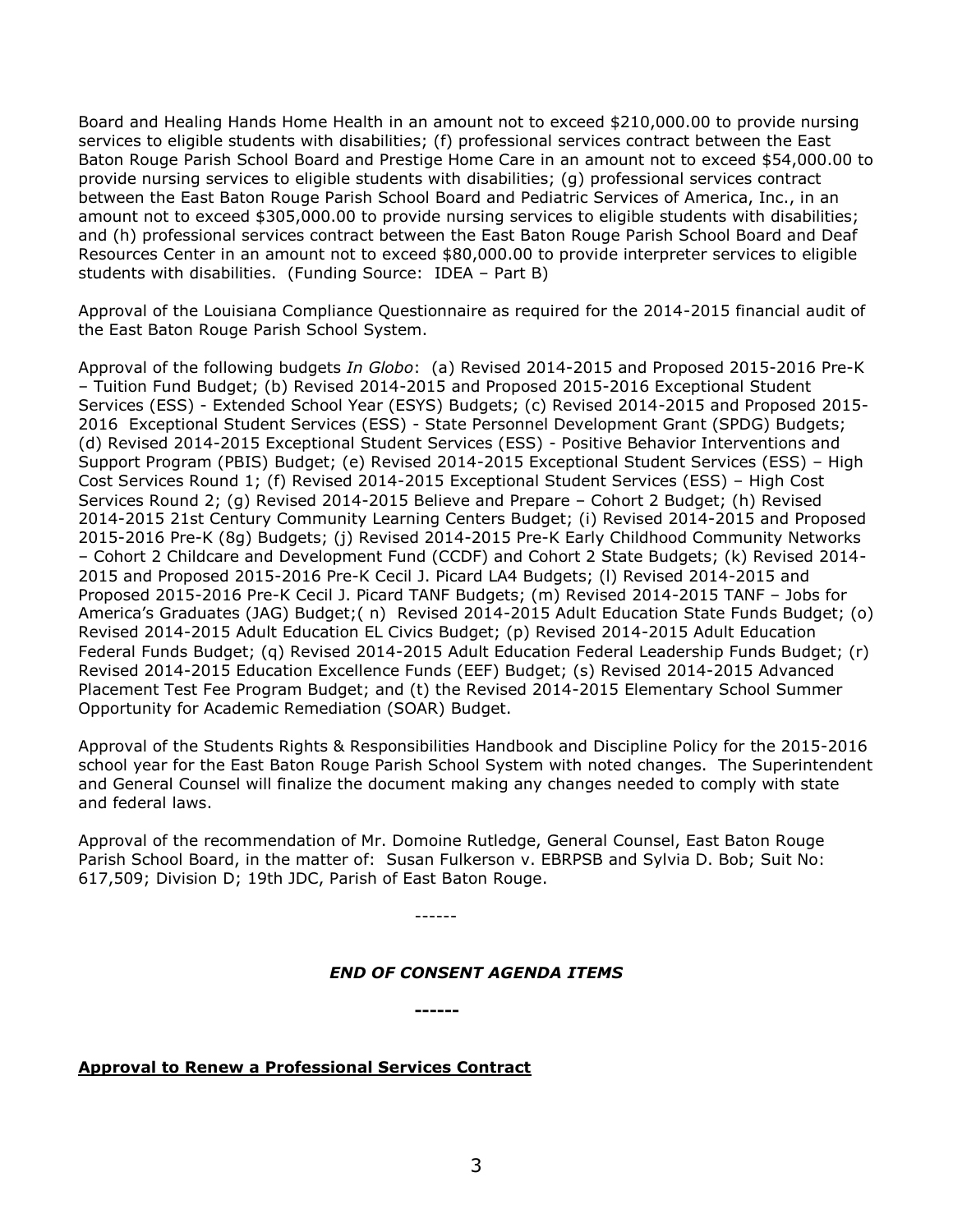#### **By Mrs. Bernard**

Resolved, that, the East Baton Rouge Parish School Board does hereby approve a request to renew a professional services contract between the East Baton Rouge Parish School Board and Education Foundations, LLC, in the amount of \$240,345.00 to provide tutoring/intervention to eligible students in reading and mathematics for the Diocese of Baton Rouge. (Funding Source: Title I – Non-public/Private)

### **Seconded by Mr. Bellue**

#### **Unanimously adopted by a vote of all the members.**

**------**

### **Request to Accept Contracts** *In Globo*

#### **By Mrs. Freiberg**

Resolved, that, the East Baton Rouge Parish School Board does hereby accept Items #21 - #25 *in globo.* 

#### **Seconded by Dr. Nelson-Smith**

**There being no objection, the items were taken** *In Globo.*

## **Approval to Renew Professional Services Contracts**

#### **By Mrs. Freiberg**

Resolved, that, the East Baton Rouge Parish School Board does hereby approve a request to renew the professional services contracts between the East Baton Rouge Parish School Board and the following, *In Globo*:

(a). Education Foundations, LLC, in the amount of \$34,109.00 to provide tutoring/intervention to eligible students in reading and mathematics for Jehovah Jireh Christian Academy. (Funding Source: Title I – Non-public/Private)

(b). Education Foundations, LLC, in the amount of \$19,935.00 to provide tutoring/intervention to eligible students in reading and mathematics for Angles Academy. (Funding Source: Title I – Non-public/Private)

(c). Education Foundations, LLC, in the amount of \$11,285.00 to provide tutoring/intervention to eligible students in reading and mathematics for Brighter Horizon School of Baton Rouge. (Funding Source: Title I – Non-public/Private)

(d). Education Foundations, LLC, in the amount of \$10,736.00 to provide tutoring/intervention to eligible students in reading and mathematics for Baton Rouge Lutheran School. (Funding Source: Title I – Non-public/Private)